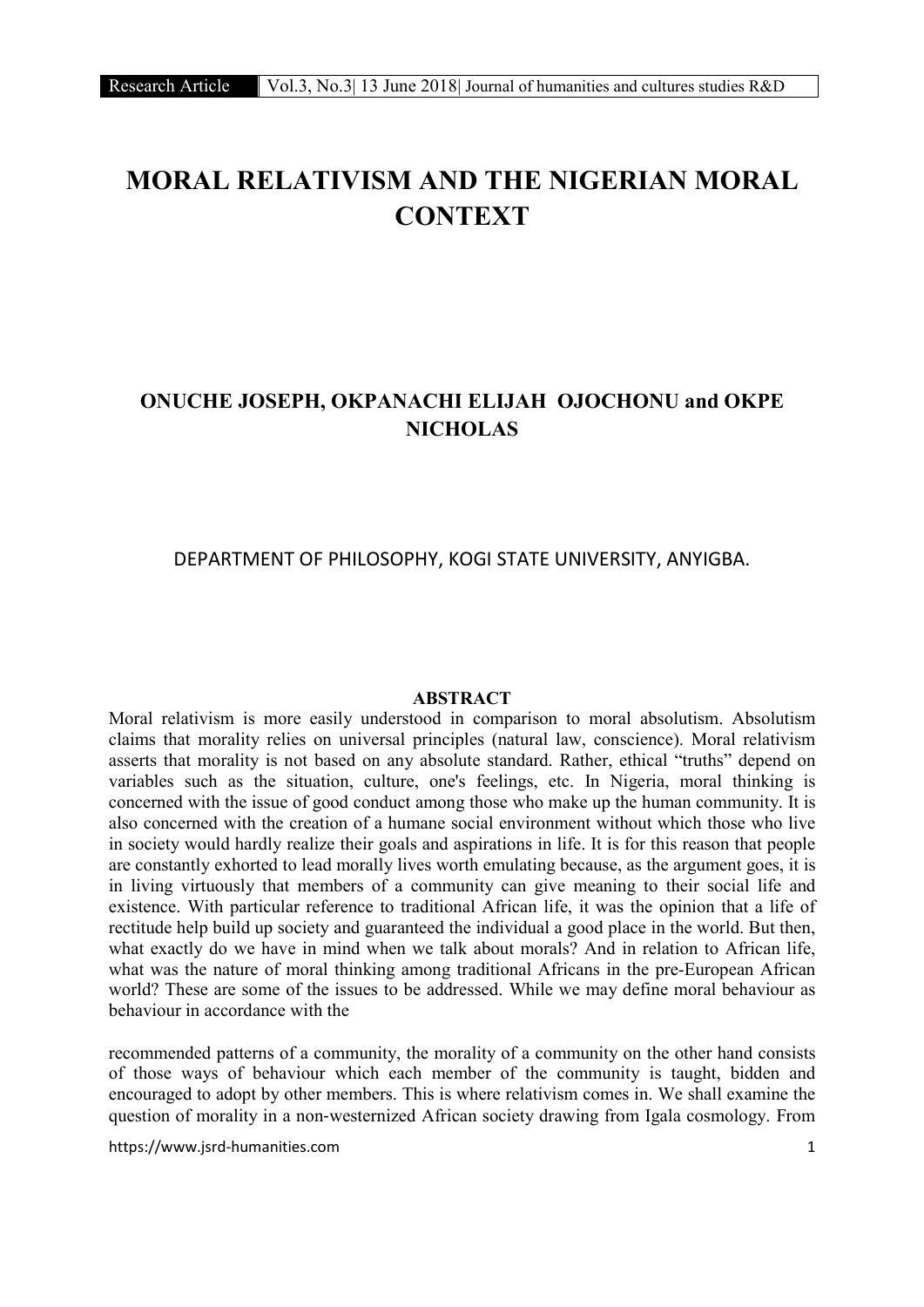oral tradition, literary records and observation through the lens of ethical relativism, we mirror morality as a timeless definition of humanity influenced by locality, progressing from hypothetical to categorical imperative, and ensuring progress, as obedience becomes a duty for duty's sake. Thus a fundamental impact of morality involves the domestication of humanity. Our research interests are focused on Nigerian moral context. The arguments cover social, ethical, moral and political issues. Occasionally, these have been the basis of moral relativism and subjectivism in the cotemporary debate on the relevance of Nigerian morality. Our aim is to attempt to navigate this debate from a wide spectrum of ethical theories while at the same time remaining faithful to moral objectivity.

The broad aim of this study is to find out the moral implications involved in applying Nigerian moral values in evaluation of ethical issues such as same-sex marriage. The study also seeks to achieve some specific objectives such as;To seek the relevance or otherwise of the foundation of Nigerian morality in the face of the current demand for legal recognition of same-sex marriage.

To investigate Nigerian contextas ethics of duty, not of rights

and why it is believed to be the centre of Nigerian moralism.

To examine existing philosophical arguments for and against moral relativism.

To analyse the various implications of moral relativism in Nigeria.

## INTRODUCTION

In contrast to the various arguments for moral relativity, I propose absolute universal morality that will through the lens of ethical relativism, mirror morality as a timeless definition of humanity influenced by locality. Although many people have different practices of morality, they still share a common morality. For instance, abortionists and anti-abortionists agree that murder is wrong, but they disagree on whether abortion is murder. So, even here, absolute universal morality is shown to be true. Some claim that changing situations make for changing morality—in different situations different acts are called for that might not be right in other situations. But there are three things by which we must judge an act: the situation, the act, and the intention. For example, we can convict someone of attempted murder (intent) even if they fail (act). So situations are part of the moral decision, for they set the context for choosing the specific moral act (the application of universal principles). I plan to divide my work into two phases. The first phase will cover some related ethical theories such as consequentialist theories, nonconsequentialist theories, subjective relativism, cultural relativism, emotivism, egoism, utilitarianism Kantian ethics and Natural law theories including other related theories. This phase will end with an evaluation of arguments for moral relativism. In the second phase, I will dwell on African moral context. What is to be investigated include; ethics and morality, African words for ethics, the notion of character as central to African ethics, the humanistic foundations of African morality the notion of common good and social, not individualistic ethics. These will aid my evaluation of the relevance of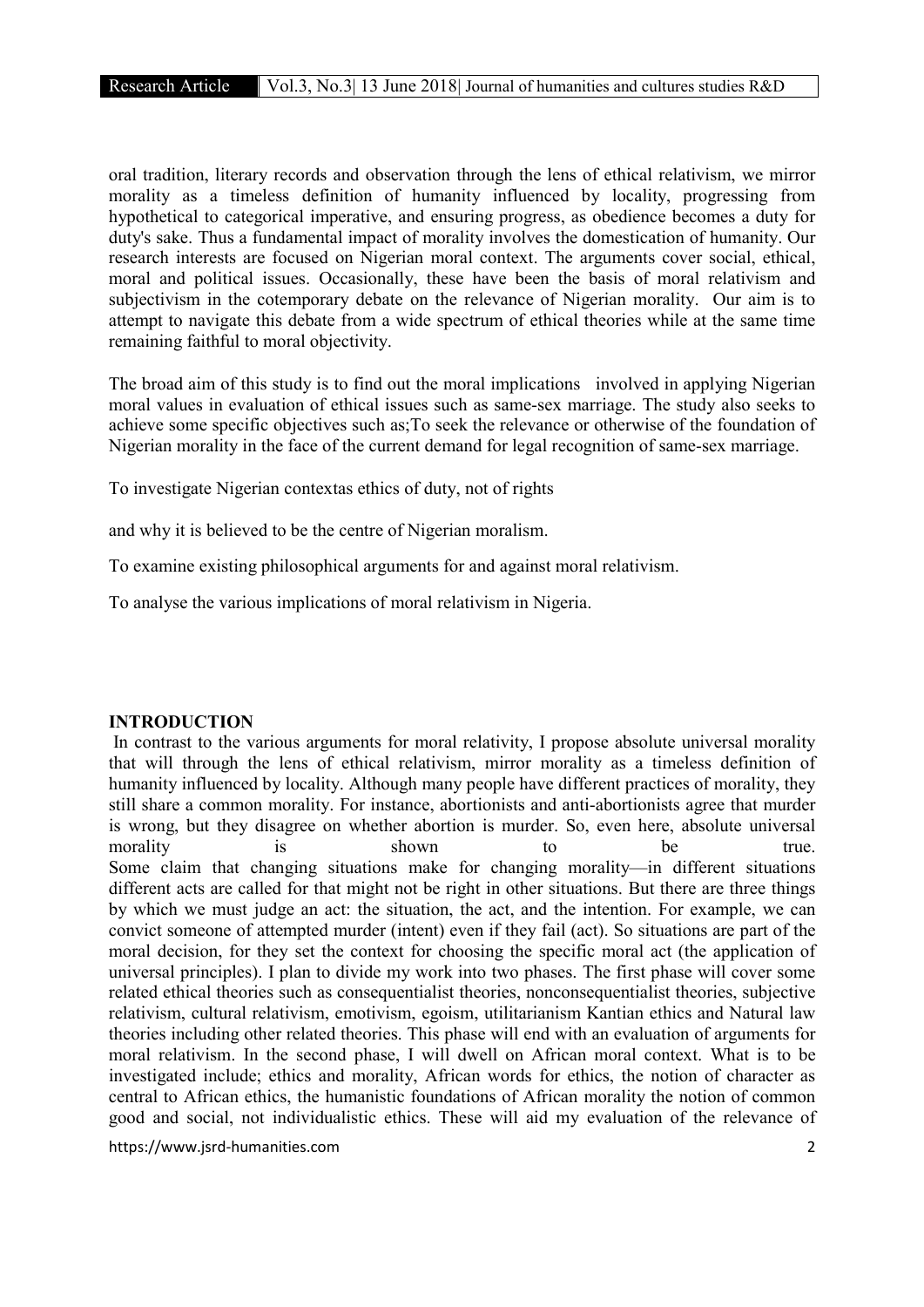African ethics to ascertain whether it is purely a relative morality or whether its contents have any appeal or relevance to universal moral truths.

Nigerian ethics is a humanitarian ethics, the kind of ethics that places a great deal of emphasis on human welfare. The concern for human welfare may be said to constitute the hub of the Nigerian axiological wheel.The ethics is of duty, not of rights. This orientation of Nigerian ethics takes its impulse, undoubtedly, from the humanistic outlook that characterizes traditional Nigerian life and thought. Humanism—the doctrine that sees human needs and interests as fundamental—thus constitutes the foundation of Nigerianan ethics.

Now, the natural sociality or relationality of the human being that would prescribe social ethic would also prescribe the ethic of duty (or, responsibility). The natural relationality of the individual immediately involves one in some social and moral roles in the form of obligations, commitments, and duties (or, responsibilities) to other members of his or her community which the individual must fulfill. Social or community life itself, a robust feature of the African communitarian society, mandates a morality that clearly is weighted on duty to others and to the community; it constitutes the foundation for moral responsibilities and obligations.There appears to be a conceptual tie—perhaps also a practical tie—between the *social ethic* prescribed by the communitarian ethos and the *ethic of duty* mandated by the same ethos.

A morality of duty is one that requires each individual to demonstrate concern for the interests of others. The ethical values of compassion, solidarity, reciprocity, cooperation, interdependence, and social well-being, which are counted among the principles of the communitarian morality, primarily impose duties on the individual with respect to the community and its members. All these considerations elevate the notion of duties to a status similar to that given to the notion of rights in Western ethics. African ethics does not give short-shrift to rights as such; nevertheless, it does not give obsessional or blinkered emphasis on rights. In this morality duties trump rights, not the other way around, as it is in the moral systems of Western societies. The attitude to, or performance of, duties is induced by a consciousness of needs rather than of rights. In other words, people fulfill—and ought to fulfill—duties to others not because of the rights of these others, but because of their needs and welfare

It would be clear from the foregoing discussion that African ethics takes a stand that would be against what are referred to as acts of supererogation. A supererogatory act is defined as an act that is said to be 'beyond the call of duty'; it is an act that is said to be over and above what a person is required to do as a moral agent. In much of the literature on Western moral philosophy, an act of supererogation is held *not* as a strictly moral duty. Thus, it is neither morally obligatory nor forbidden; therefore, it is not wrong, so the argument concludes, to omit or neglect performing it, even though it is good and commendable by virtue of its value and consequences on others if it is performed. It is supposed to be a meritorious act and yet optional, one that may be performed if the spirit moves you, but need not be performed. Thus, a distinction is made in Western literature between moral duty and a supererogatory act, the former considered obligatory and moral duty 'proper' and the latter nonobligatory and optional, not being a 'proper' moral duty.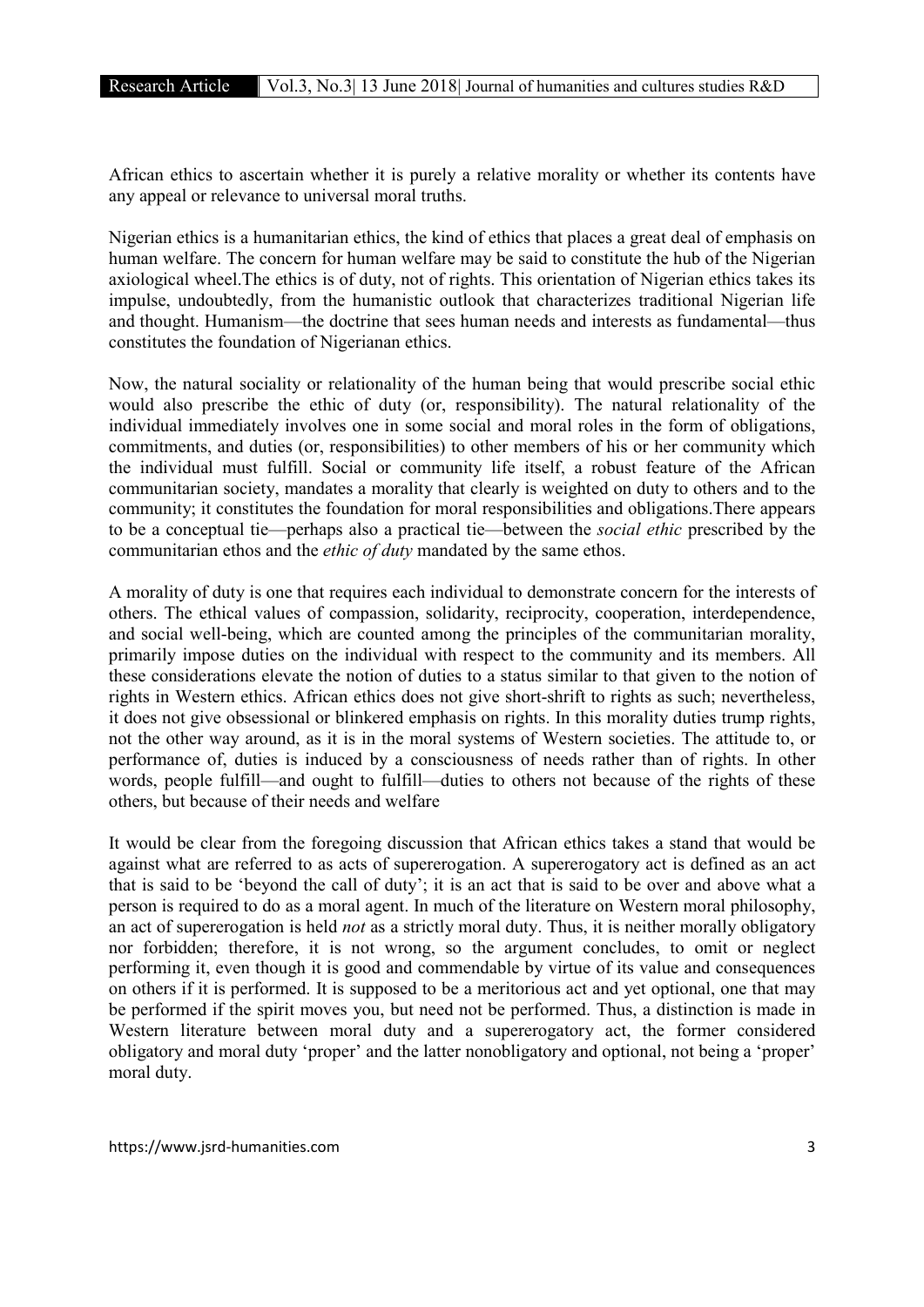Supererogationism is clearly an oxymoron: for, why should an act that is good and morally commendable and will conduce to the well-being of another person (or, other persons) fail to exact obligation or compel performance? We would normally think that there is a moral connection between 'good' and 'ought', and that therefore a morally good act ought to be performed: if an act is morally good, then it ought to be performed.

Nigerian morality, which is humanitarian, social, and duty-oriented rather than rights-oriented morality, does not make a distinction between a moral duty and a supererogatory duty—one that is beyond the call of duty and so does not have to be performed. In the light of our common humanity, it would not be appropriate—in fact it would demean our humanity—to place limits to our moral duties or responsibilities. Even though it is true that, as human beings, we are limited in many ways and so are not capable of fulfilling our moral duties to all human beings at all times as such, nevertheless, the scope of our moral duties should not be circumscribed. African humanitarian ethics would seek to collapse moral duty and moral ideals—the latter being the basis of the so-called supererogatory duty—into one capacious moral universe inhabited *both* by the morality of duty 'proper', obligation, and justice *and* the morality of love, virtue, compassion, benevolence, and other "moral ideals". Such a capacious morality would make no distinction between a morally obligatory act and a morally optional act. It would insist that no act that is morally good in itself or that will conduce to the well-being of some individual or group of individuals should be considered morally optional, to be morally shrugged off or unconscionably set aside, if we understand morality to be something that serves (or, should) serve human needs. Thus, as the second part of a previous quotation says,

A native will give his best house and his evening meal to a guest, without the slightest thought that he is doing anything *extraordinary* (Dugald Campbell, section 6 above).

Thus, African ethics—an ethics that is weighted on duty, not on rights—would, in principle, not consider moral duty of any kind as extraordinary, optional, or supererogatory. The African humanitarian ethic makes all people objects of moral concern, implying that our moral sensitivities should be extended to all people, irrespective of their cultures or societies.

## Justification of the Project.

The purpose of this study is to expose the relevance or otherwise of the foundation of Nigerian ethics in the face of some contemporary ethical problem which has remained perennial, thereby requiring contextual response for example, the current demand for legalalizing same sex marriage in Nigeria. It is worthy of note here that, Nigerian ethics emphasize human relationship This shows the significance attached to the individual human being, by being perceived as the centre of the relationship, both as an active agent and as a participant in the relationship. In traditional Africa, human relationship and social harmony are vital elements. According to Mbiti (133), it is only in terms of other people that the individual is conscious of his own being, duties, privileges and responsibilities towards other people. The emphasis is not on the autonomy and freedom, but on the status and role of the individual in the ethical system.

https://www.jsrd-humanities.com 4 While the sense of relationship and community underlies Nigerian traditional ethics, in contrast to the European sense of autonomy, the individual is not perceived as just a mere presence in the community. As an individual, he is perceived both as the centre of the relationship and also as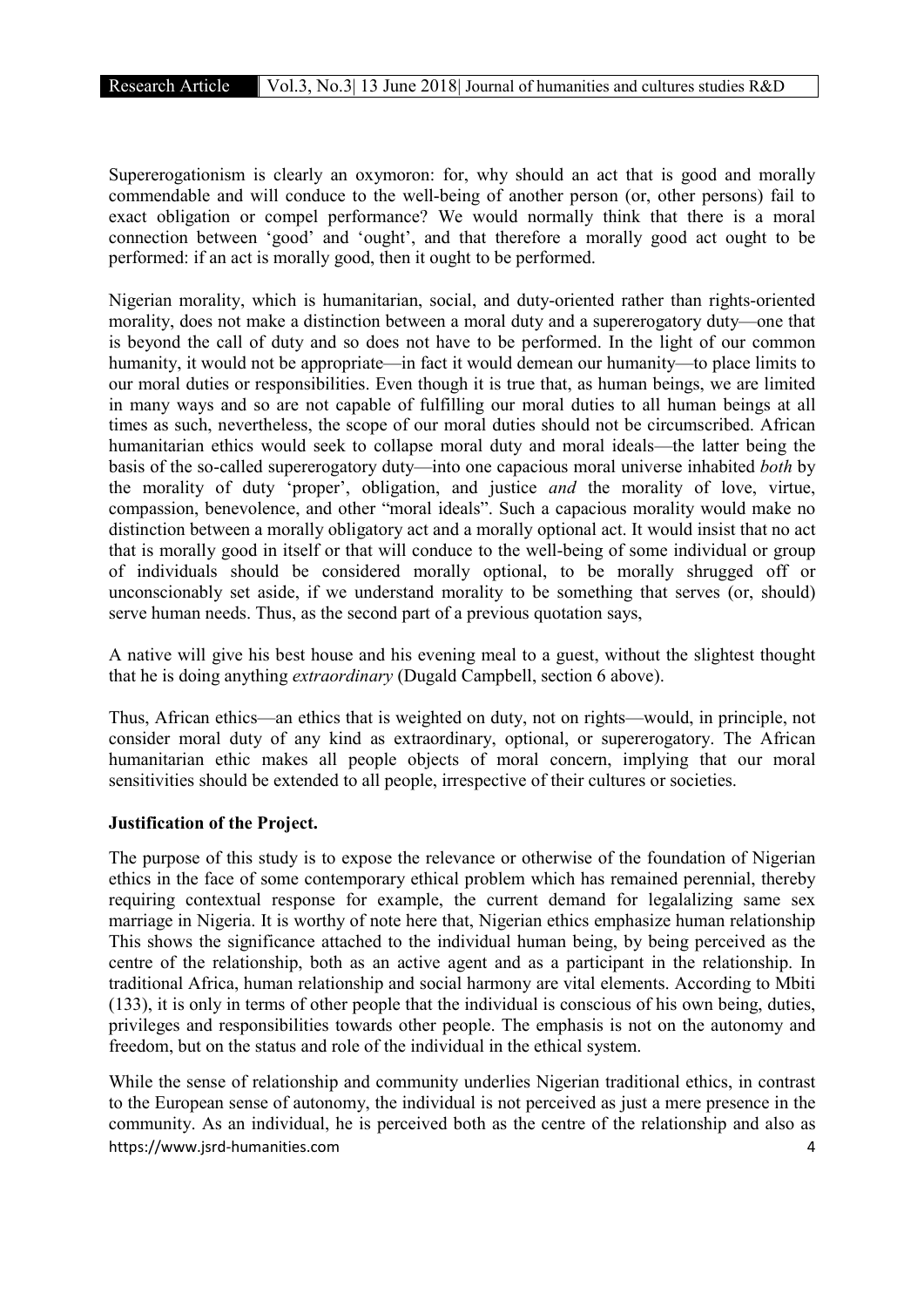contributing to its sustenance, especially through procreation. Hence, he possesses an ethical status and contributes a role in the ethical and entire social spectrum.

## Research Method

Analytical and contextual approaches are the research methods adopted in this project. The Free Dictionary Farlex 2011 defines analytical method in research as that method which uses or is skilled in using analysis (i.e., separating whole--intellectual or substantial--into its elemental parts or basic principles); of a proposition that is necessarily true independent of fact or experience. This method is used in this research since the subject matter requires serious reasoning and logic to analyzes inferences a priori involving deductive reasoning from a general principle of the subject to a necessary effect; not supported by fact; capable of or reflecting the capability for correct and valid reasoning on the subject matter. Similarly, contextual method will be used in the implications and application of the findings of this research. This is because, any understanding or appreciation of the subject matter can only occur when Nigerians process new information or knowledge in such a way that it makes sense to them in their own frames of reference (their own worldviews, experience and response). This approach assumes that human mind naturally seeks meaning in context, that is, in relation to the person's current environment, and that it does so by searching for relationships that make sense and appear useful.

## The Argument from Diversity in Moral Practice

*Argument no. 1* states: Since cultures and individuals differ in certain moral practices, there are no objective moral values. Several objections can be made to this argument. First, the fact that people disagree about something does not mean there is no objective truth. If you and I disagree about whether or not the earth is round, for example, this is not proof that the earth has *no* shape. In moral discussion, the fact that a skinhead (a type of young Neo-Nazi) and I may disagree about whether we should treat people equally and fairly is not sufficient evidence to say that equality and fairness have no objective value. Even if individuals and cultures held no values in common, it does not follow from this that nobody is right or wrong about the correct values. That is, there could be a morally erring individual or culture, such as Adolf Hitler and Nazi Germany. Another problem with this argument is that it does not follow from the fact that cultures and individuals differ in moral *practices* that they do not share common *values.* Although cultures may differ about how they manifest such values as honesty, courage, and the preserving of life, they do not *promote* dishonesty, cowardice, or arbitrary killing. Second, sometimes apparent moral differences are not moral differences at all but *factual* differences. Thus it is a factual and not a value difference that divides our culinary habits. Other examples can be produced to show why this first argument for moral relativism is inadequate. Third, the argument from differing practices puts an undue emphasis on differences while ignoring similarities, in addition to giving the mistaken appearance that all moral conflicts are in some sense insoluble. In discussing moral conflicts in the United States we tend to focus our attention on contemporary issues — abortion, euthanasia, affirmative action, and so forth — over which there is obviously wide and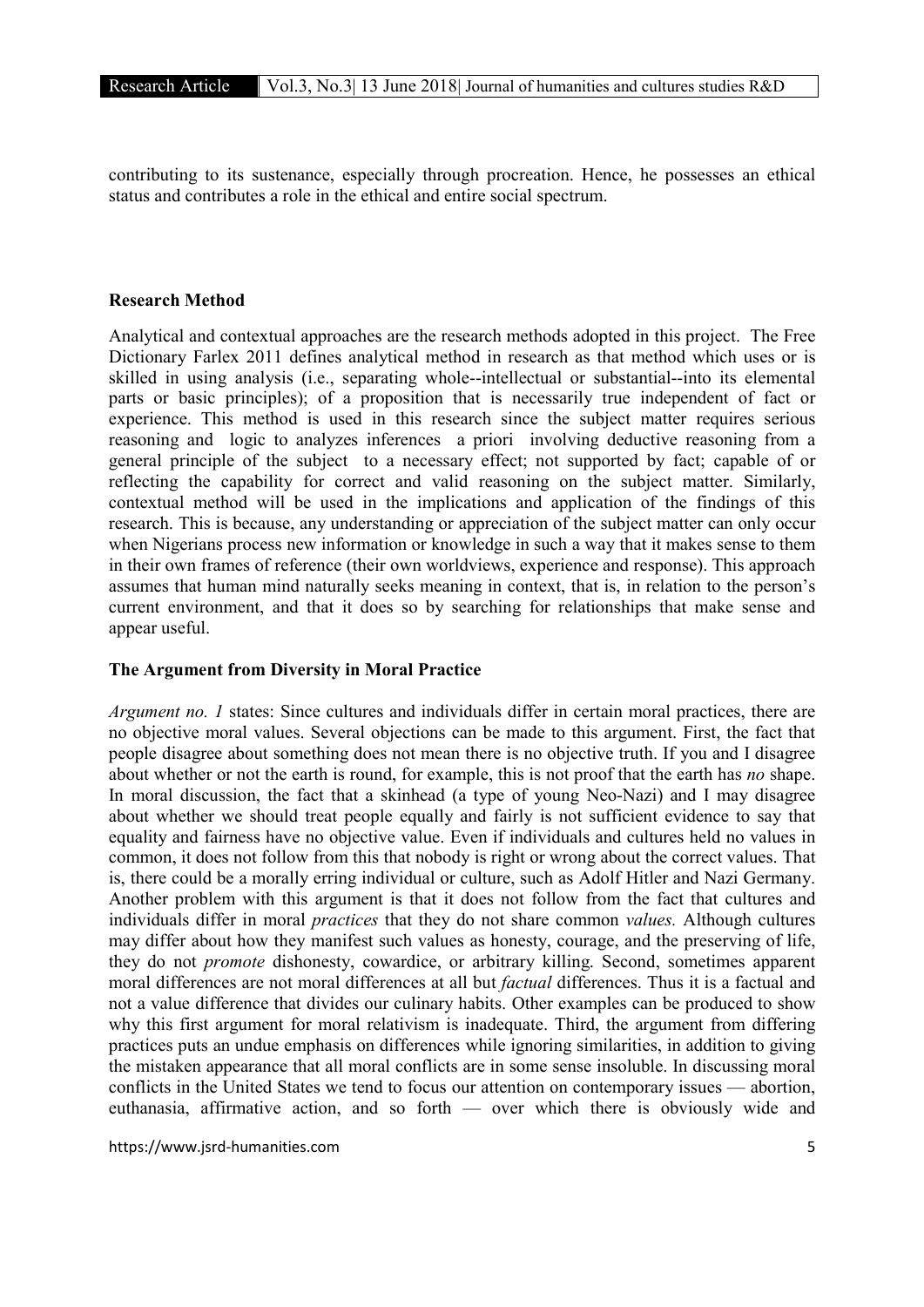impassioned disagreement. However, we tend to ignore the fact that the disputants in these moral debates hold a number of values in common, that there are many moral issues on which almost all Americans agree (e.g., "It is wrong to molest six-year-old girls"), and that a number of past moral conflicts have been solved (e.g., slavery, women's suffrage). Hence, by focusing our attention only on disagreements, our perception has become skewed. Philosopher James Rachels illustrates this point with an example from the sciences:

If we think of questions like *this* [i.e., abortion, euthanasia, affirmative action, etc.], it is easy to believe that "proof" in ethics is impossible. The same can be said of the sciences. There are many complicated matters that physicists cannot agree on; and if we focused our attention entirely on *them* we might conclude that there is no "proof" in physics. But of course, many simpler matters in physics *can* be proven, and about those all competent physicists agree. Similarly, in ethics there are many matters far simpler than abortion, about which all reasonable people must agree.

## The Argument from the Virtue of Tolerance

*Argument no. 2* for ethical relativism states: Since ethical relativism promotes tolerance of certain cultural practices that members of Western civilization may think are strange, ethical relativism is a good thing. However, although tolerance often is a virtue, ethical relativists simply cannot justify their own position by appealing to it in this way. First, the value of tolerance presupposes the existence of at least one real objective (or absolute) value: *tolerance.* Bioethicist Tom Beauchamp makes this observation:

If we interpret normative relativism as *requiring* tolerance of other views, the whole theory is imperiled by inconsistency. The proposition that we ought to tolerate the views of others, or that it is right not to interfere with others, is precluded by the very strictures of the theory. Such a proposition bears all the marks of a *non-relative* account of moral rightness, one based on, but not reducible to, the cross-cultural findings of anthropologists...But if this moral principle [of tolerance] is recognized as valid, it can of course be employed as an instrument for criticizing such cultural practices as the denial of human rights to minorities and such beliefs as that of racial superiority. A moral commitment to tolerance of other practices and beliefs thus leads inexorably to the abandonment of normative relativism.

Second, tolerance can only be a virtue if we think the other person, whose viewpoint we're supposed to tolerate, is mistaken. That is to say, if we do not believe one viewpoint is better than another, then to ask us to be tolerant of other viewpoints makes no sense. For to tolerate another's viewpoint implies that this other person has a right to his or her viewpoint despite the fact that others may think it is wrong. To be tolerant of differing viewpoints involves just that differing *viewpoints,* all of which cannot be equally correct at the same time. The man who supposes himself tolerant while at the same time he believes nobody is either right or wrong about any moral value is actually no more virtuous than the man who supposes his virginity is chastity even though he was born with no sexual organs. Consequently, real tolerance presupposes someone is right and someone is wrong, which implicitly denies moral relativism. It must be acknowledged, however, that there is a noble motive behind the relativists' appeal to tolerance. They believe their view of tolerance will help us to better understand other cultures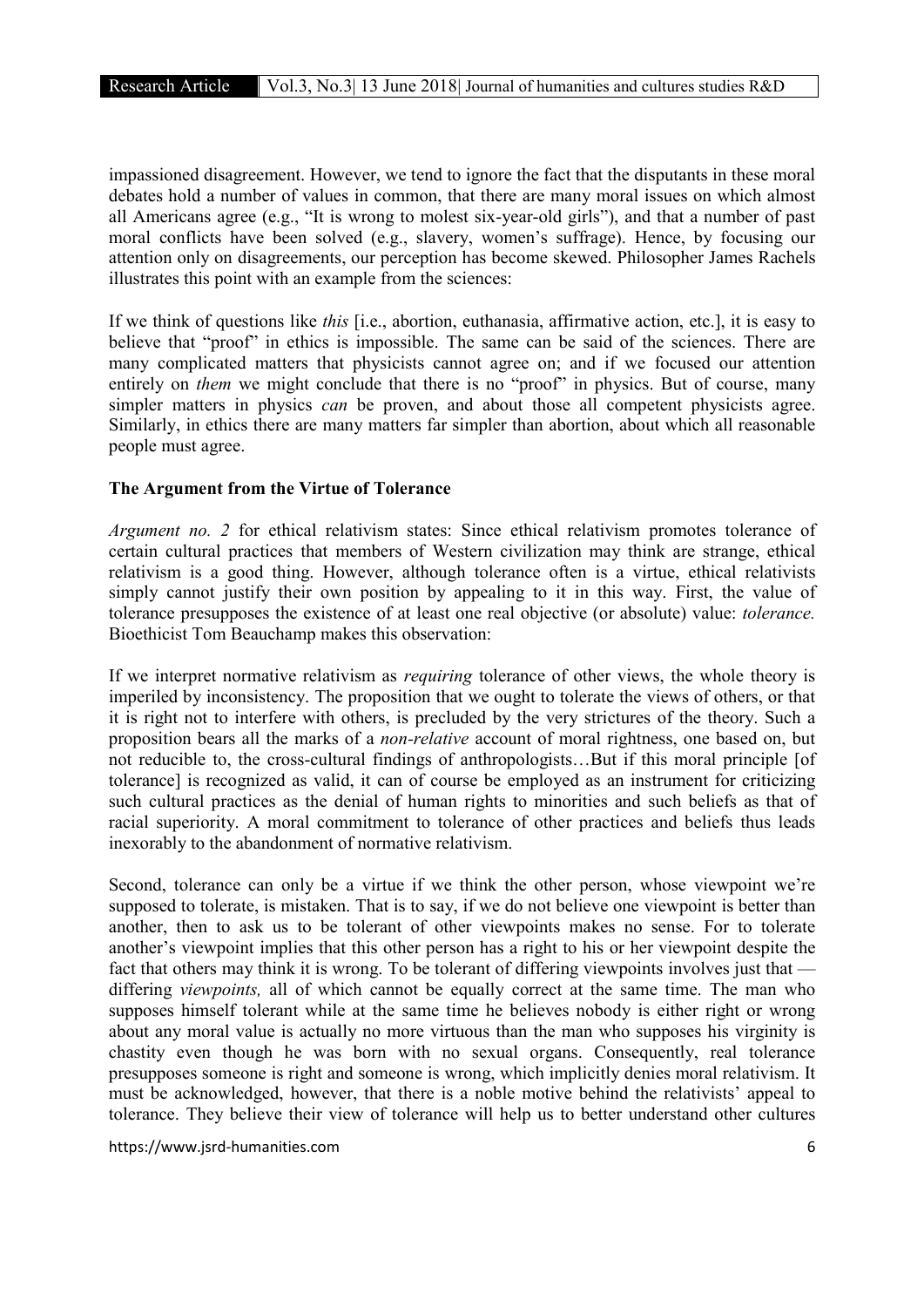and people without being hypercritical about their practices. This in turn will keep us from using such criticism to justify the forced imposition of our own cultural practices on them, such as putting blouses on the bare-breasted women of the South Seas or forcing polygamous families to divide and become monogamous. I can sympathize with this view of transcultural tolerance. As I stated earlier, however, a cultural practice is different from a cultural value. It does not follow from different practices that people have different values. The local controversies surrounding the elimination of certain books from public school curricula and libraries is an example of how people can agree on values and yet disagree on practice. Those who favor more conservative guidelines, and who are often referred to as advocating censorship, usually propose that certain materials are not suitable for certain age groups. They argue that parents, not educational administrators, are best suited to know what is good for their children. On the other hand, their opponents, who are often referred to as advocating freedom of expression, usually propose that it should be up to the teacher and the educational administrators to choose what is suitable material, although they do believe that a line should be drawn somewhere. For example, none of these defenders of freedom of expression defend the placing of hard-core pornography in the hands of fourth graders. This, of course, makes the debate all the more interesting, since it means that both sides agree on the following general principles: a line must be drawn, certain materials are suitable for certain age groups, and education is important. Both advocate some kind of "censorship." They just disagree on who should be the censors, what should be censored, and on what basis the decision should be made. Therefore, they both hold to many of the same values, but they disagree as to the application of these values, and the acceptability of certain factual claims. Although this distinction between practice and value helps us to be tolerant of unusual cultural practices, we are still able to make valuable moral judgments about others and ourselves. First, we are free to criticize those intolerable cultural practices that *do* conflict with basic human values, such as in the cases of genocide in Nazi Germany and apartheid in South Africa. Second, we are able to admit to real moral progress, such as in the case of the abolition of slavery. And third, there can exist real moral reformers, such as Martin Luther King, Jr., and the prophets of the Old Testament, who served as prophetic voices to reprimand their cultures for having drifted far from a true moral practice based on basic human values. The above three points — each of which follow from a belief in objective transcultural values — *do not* follow from a belief in ethical relativism. That is to say, to remain consistent the ethical relativist cannot criticize intolerable moral practices, believe in real moral progress, or acknowledge the existence of real moral reformers. For these three forms of moral judgment presuppose the existence of real objective transcultural values. Although much more can be said about the justification and existence of certain values,<sup>5</sup> the above is sufficient to demonstrate that ethical relativism is enormously problematic. It shows that we can rationally discuss and argue with each other about right and wrong without resorting to the claim that ethical judgments are merely subjective or relative and that all such judgments have equal validity. For to claim the latter logically leads one to the bizarre judgment that Mother Teresa is no more and no less virtuous than Adolf Hitler. I believe this is sufficient to show ethical relativism to be bankrupt. Moral relativism has been rejected by a near unanimous number of both secular and theistic ethicists and philosophers. Yet it is still popular to espouse this view in many of our secularized cultural institutions. It is thought to be more tolerant, more open, and more intellectually respectable than the oldfashioned "absolutism." As we have seen, however, moral relativism is inconsistent with tolerance, closed off to the possibility of moral truth, and an intellectual failure.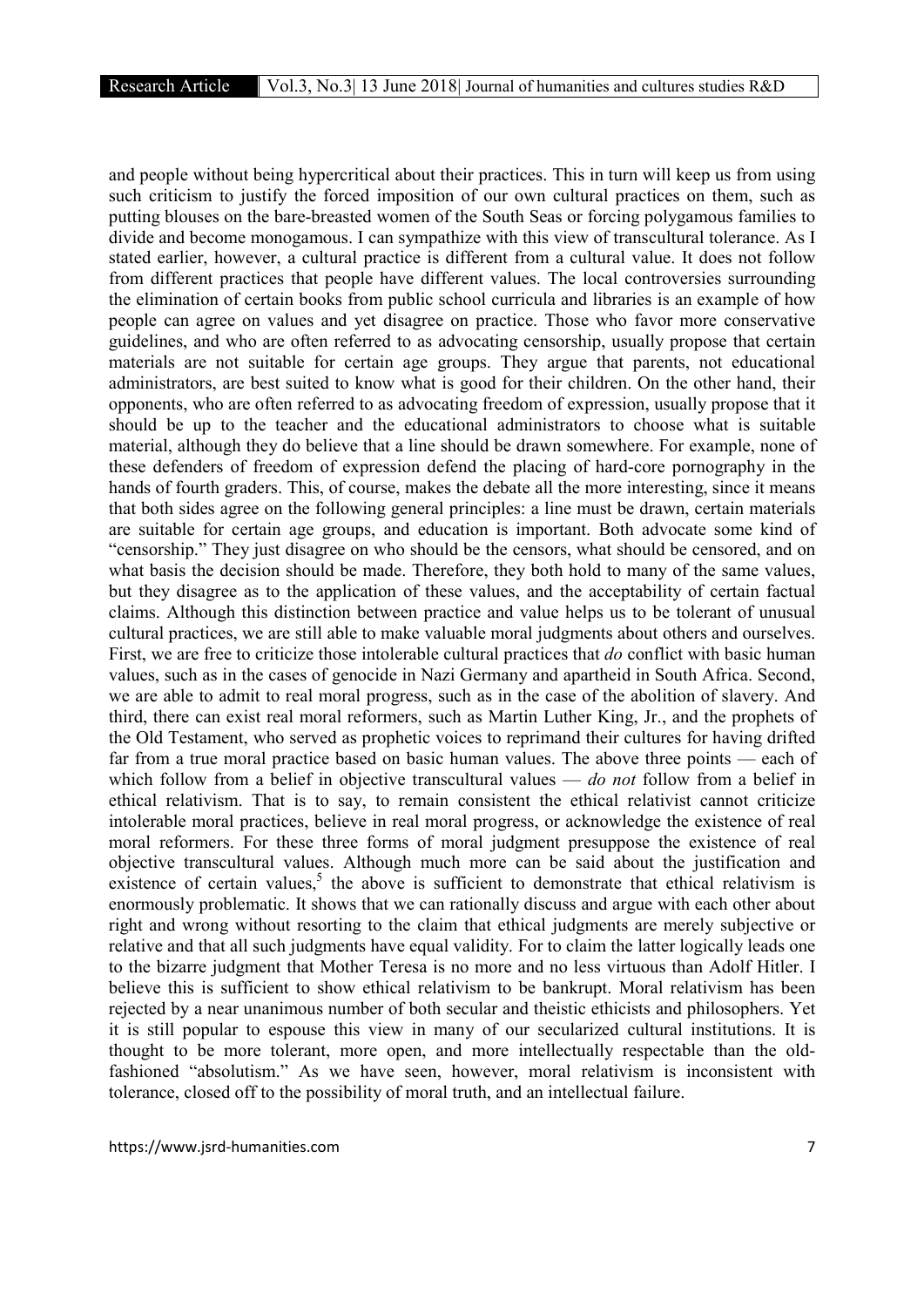#### Conclusion

.

African humanitarian ethics spawns social morality, the morality of the common good, and the morality of duty that is so comprehensive as to bring within its compass what are referred to as moral ideals (such as love, virtue, compassion), which are considered supererogatory in Western ethics. But central or basic to the African morality is character, for the success of the moral life is held to be a function of the quality of an individual's personal life. A moral conception of personhood is held in African ethics, the conception that there are certain basic moral norms and ideals to which the conduct of the individual human being, if he is a person, ought to conform. The recognition in the African ethical traditions of all human beings as brothers by reason of our common humanity is indeed a lofty moral ideal that must be cherished and made a vital or robust feature of global ethics in our contemporary world. It is a bulwark against developing bigoted attitudes toward peoples of different cultures or skin colors who are, also, members of the universal human family called race.

Nigerian societies, as organized and functioning human communities, have undoubtedly evolved ethical and moral systems—ethical values, principles, rules—intended to guide social and moral behaviuor. But, like African philosophy itself, the ideas and beliefs of the Nigerian society that bear on ethical conduct have not been given elaborate investigation and clarification and, thus, stand in real need of profound and extensive analysis and interpretation. Attempts should be made to give sustained reflective attention to Nigerian moral ideas. This study is intended to make some contribution to the understanding of Nigerian ethical thinking. Consequently, the study will make the Nigerian moral language its point of departure, for the language of morality gives insight into the moral thinking or ideas of the society. The centrality of the notions of character and moral personhood, which are inspired by the Nigerian moral language, is given a prominent place, the social character of Nigerian ethics will be highlighted with its affiliated notions of the ethics of duty (not of rights) and of the common good.

#### Biliography

Allan Bloom, *The Closing of the American Mind* (New York: Simon and Schuster, 1987), 25.

 James Rachels, "A Critique of Ethical Relativism," in *Philosophy: The Quest for Truth,* ed. Louis P. Pojman (Belmont, CA: Wadsworth, 1989), 322-23.

 James Rachels, "Some Basic Points about Arguments," in *The Right Thing to Do: Basic Readings in Moral Philosophy,* ed. James Rachels (New York: Random House, 1989), 40.

Tom L. Beauchamp, *Philosophical Ethics: An Introduction to Moral Philosophy* (New York: McGraw-Hill, 1982), 42.

For a philosophical defense of particular universal values, *see* C. S. Lewis, *The Abolition of Man* (New York: Macmillan, 1947), 95-121; Lewis, *Mere Christianity* (New York: Macmillan, 1984),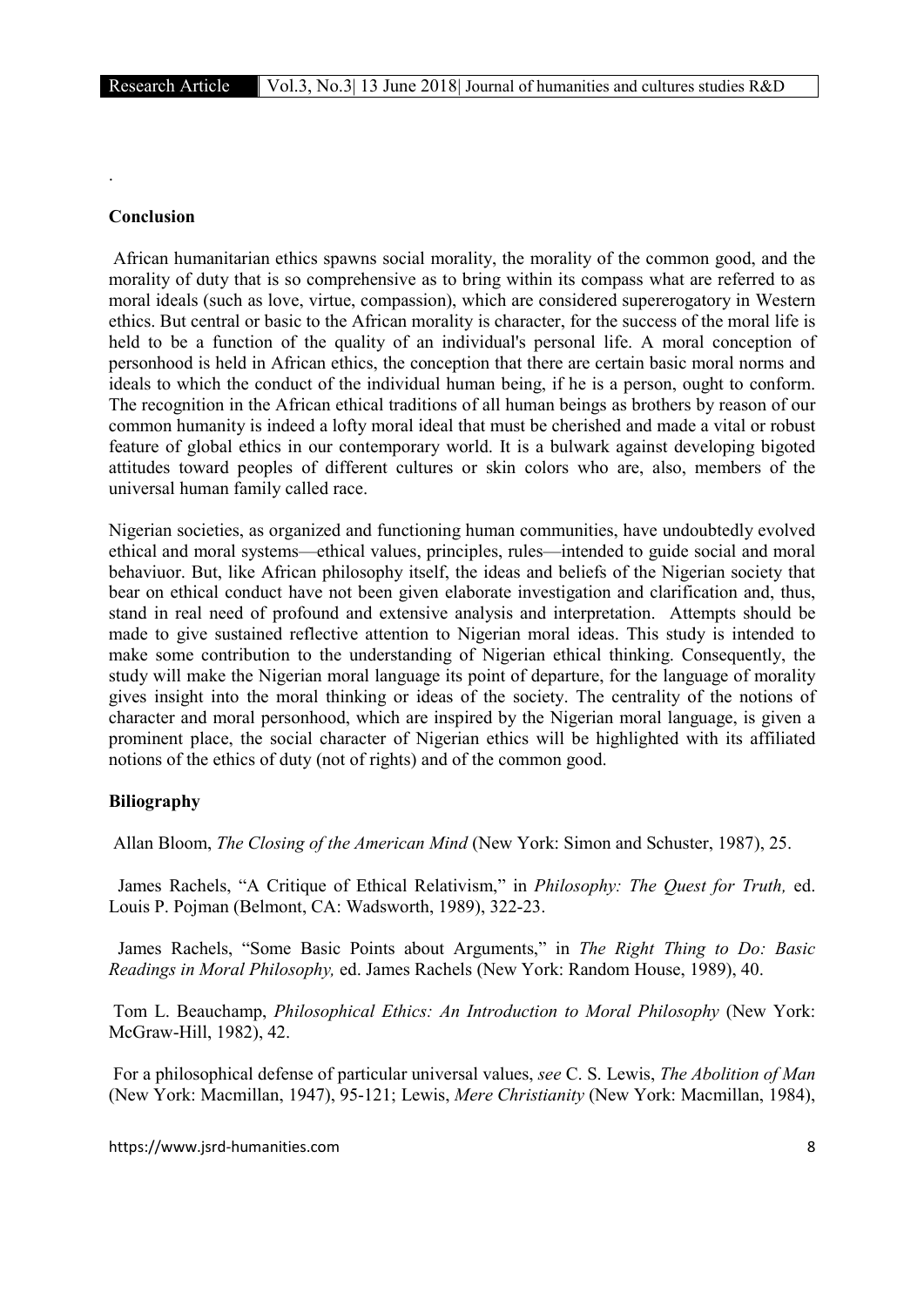chapters 1-5; Rachels, "A Critique," 322-24; and J. P. Moreland, *Scaling the Secular City* (Grand Rapids: Baker Book House, 1987), chapter 4.

Rachels, "A Critique"; J. P. Moreland and Norman L. Geisler, *The Life and Death Debate: Moral Issues of Our Time* (New York: Greenwood Press, 1990), chapter 1.

Norman L. Geisler, *Christian Ethics: Options and Issues* (Grand Rapids: Baker Book House, 1989).

Francis J. Beckwith's *Politically Correct Death: Answering the Arguments for Abortion Rights* (Grand Rapids: Baker Book House, 1993), 19-25.

Apeh, J.E. 1988 Igala Worldview and Contextualization.Biola: U.M.I. Press .

Bengu S.M.E, 1975. Chasing Gods Not Our Own. Natal: Shuter and Shooter Pietermaritzburg

Gyekye, K. 1997 "Tradition and Modernity: Philosophical Reflections on the Nigerian Experience". Oxford University Press. 102.

Judith Reisman& Edward Eichel, Kinsey, Sex, and Fraud, Lafayette, Louisiana: Lochinvar& Huntington House, 1990.

Mbiti, John S. African Religions and Philosophy. London: Longman, 1969.

Munoye,John. 1987. Obi,a Friend Warrior. London: Heinemann Publishers

Sogolo, G. 1993, Foundations of Nigerian philosophy: A Definitive Analysis of Conceptual Issues in African Thought. Ibadan: Ibadan University Press.

Wiredu, K. 1980, Philosophy and an Africian culture. Cambridge: Cambridge University. Press.

1983"Morality and Religion in Akan Thought." Philosophy and Cultures: Proceedings of the Second Afro-Asian Philosophy Conference, Nairobi, October/November 1981". Ed. H. OderaOruka and D. A. Masolo. Nairobi: Bookwise. 6-13.

Nwapa , Flora. 1987. Idu London: Heinemann Publishers.

Uchendu, Victor. 1965 "ConcubinageAmongNgwaIgbo of Southern Nigeria".Africa, vol xxxv. No 2 , 187-197.

Wole, Soyinka. 1987 The Interpreters. London: Heinemann Publishers

Zacharia S. 2004, African Traditional Analysis. Same Gender Unions: A critical Analysis. Nairobi: Uzima press.

Igwe, Leo "Tradition of same gender marriage in Igboland". www. IHEU/gay marriage in Igboland.org.Viewed on June 20, 2009:1-5.